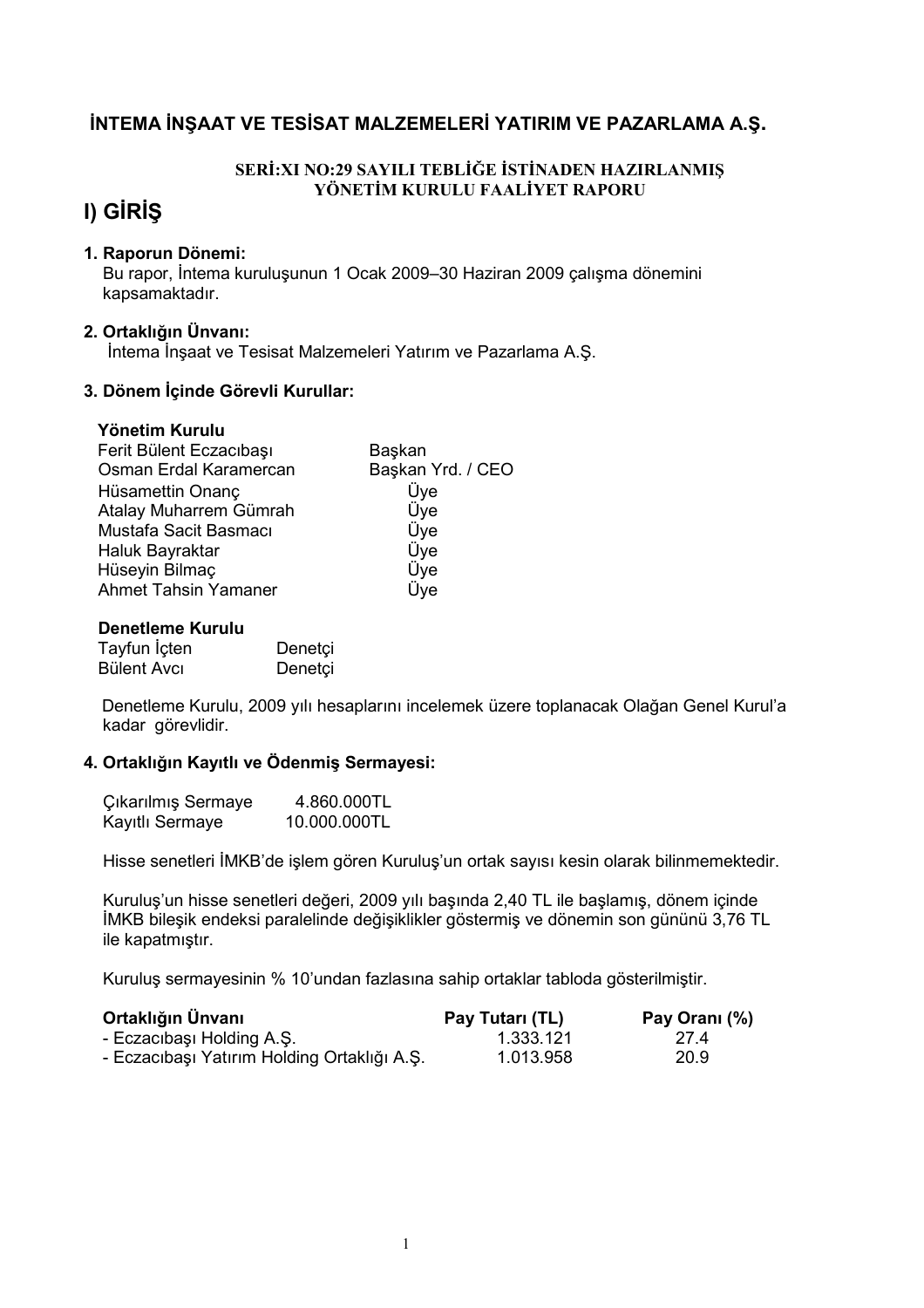### 5. İşletmenin Performansını Etkileyen Ana Etmenler ve Beklentiler:

Secim öncesi dönemde olası yerel yönetim değisiklikleri öngörüsü ile yapı ruhsatlarında artıs kaydedilmiştir. Konut satışlarında Kasım 2008 - Mart 2009 aralığında yaşanan düşüşün kısmen durduğu, son aylarda düşen kredi faizleri ile bir hareketlenmenin olduğu görülmektedir. Yılın ilk üç ayı yetkili satıcıların daha tedbirli olduğu, 2008 yılından devir olan stokları eritildiği dönem olmustur. Dağıtım kanalında ise toptancı nitelikli satıcılar alt kanallar ile iliskilerini daha secici götürmekte, satıs düşmekte ancak tahsilat kalitesi artmaktadır. Perakende satışlarda ise üst segmentlerde hareketliliğin daha iyi olduğu, orta segmentin ekonomik segmente kaydığı görülmektedir. Yapı Marketler yayılımlarını arttırmakta, daha küçük şubeler ile alt kanalları tehdit eder bir duruma gelmektedir.

## 6. İşletmenin Gelişimi Hakkında Yapılan Öngörüler:

Etkin kredi yönetimi, risk takibi, temditli alacakların önemli ölçüde azaltılması ve önemli oranda erken ödeme ile tahsilat gün sayımız 81 güne indirilmiştir. İkinci yarıda bu olumluluğun sürdürülmesine calisilacaktır. Buna ek olarak sabit giderler kontrol altına alınarak, ilk 6 ayda gecen yılın ve bütcenin altında kalmıştır. İkinci varıyılda da bu olumluluk devam ettirilecektir. Ayrıca vıl basında açmayı hedeflediğimiz 2 adet Villeroy & Boch Sofra Ürünleri Mağazası'nın yatırımı geciktirilmiştir. Acılması öngörülen mağazalardan ilki mayıs ayında İstanbul Caddebostan'da faaliyete gecmistir. İkinci mağaza için ise arayış devam etmektedir.

### 7. İsletmenin Faaliyet Gösterilen Sektör ve Sektör İcindeki Yeri:

2009 Haziran itibarivle SSG ve Armatür Pazar liderliği 2009 yılında da korunmustur. Bundan sonraki dönemde rakiplerin dağıtım kanalı ve fiyat politikalarının olumsuz etkilerinin artacağı öngörülmektedir.

#### 8. Üretim Birimlerinin Nitelikleri, Kapasite Kullanım Oranları ve Bunlardaki Gelişmeler, Genel Kapasite Kullanım Oranı, Faaliyet Konusu Mal ve Hizmet Üretimindeki Gelismeler. Miktar, Kalite, Sürüm ve Fiyatların Geçmiş Dönem Rakamlarıyla karşılaştırmalarını içeren Açıklamalar:

Üretim faaliyetimiz olan İntema Mutfak üretim tesisimizin yıllık 60.000 modül üretim kapasitesi bulunmaktadır. 2008 Ocak - Haziran döneminde 21.969 modül olan üretim adedimiz, 2009 Ocak – Haziran döneminde 22.941 adet olarak gerçekleşmiştir. Net satışlar 2008 Ocak - Haziran döneminde 7.287 bin TL, 2009 Ocak - Haziran döneminde ise 7.883 bin TL 'dir. Pazardaki daralmaya rağmen KDV İndirimi ve Tüketici Kampanyasının da etkisi le gecen yıla göre adetselde %4, tutarsalda % 8 büyüme gerçekleştirilmiştir.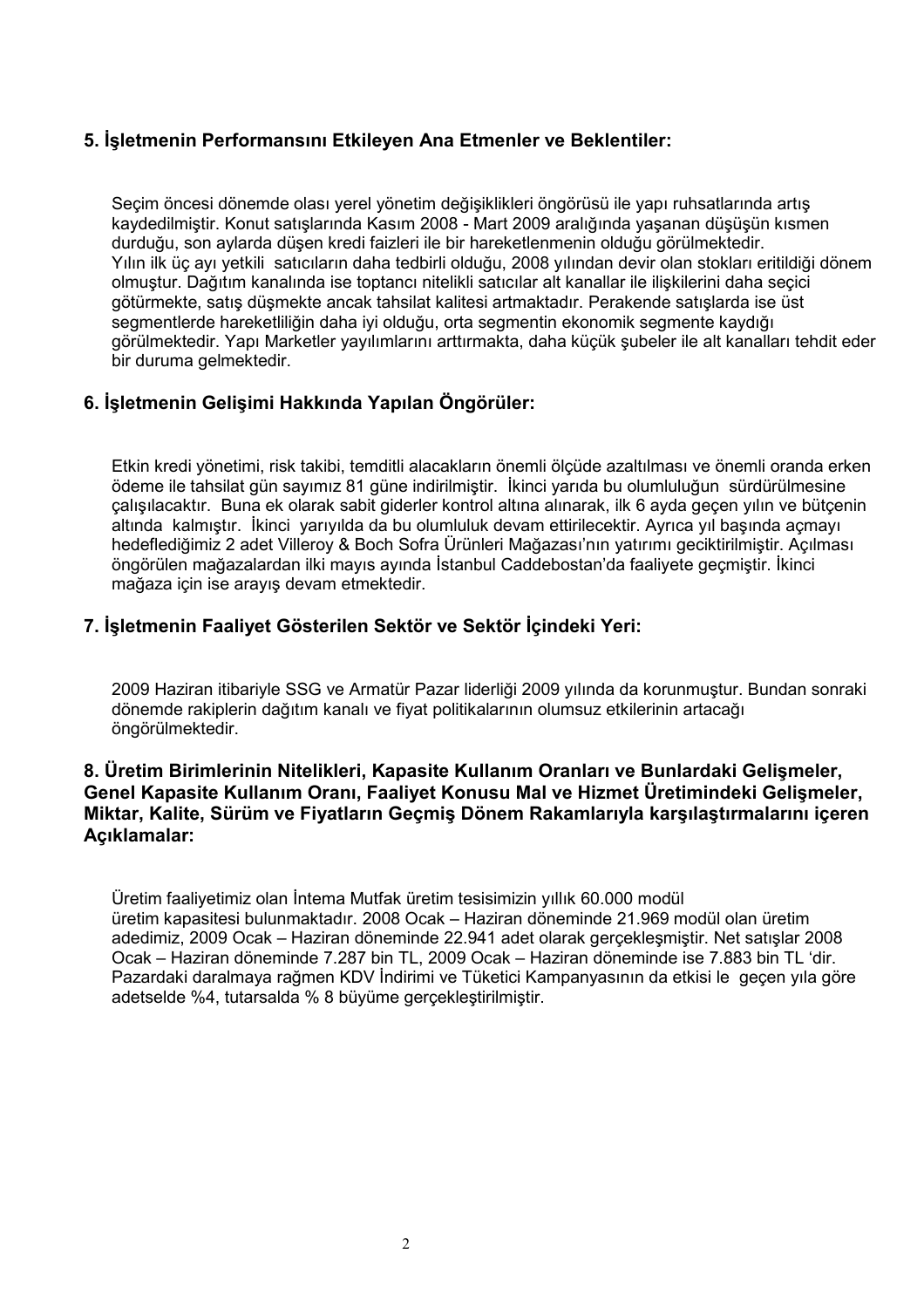### 9. Faaliyet Konusu Mal ve Hizmetlerin Fiyatları, Satış Hasılatları, Satış Koşulları ve bunlarda yıl içinde görülen gelişmeler, Randıman ve Prodüktivite katsayılarındaki gelişmeler, Geçmiş yıllara göre bunlardaki önemli değişikliklerin nedenleri:

2009 yılı ilk yarısında; toplam ürün satıslarında tutarsal olarak 2008 yılının % 81'inde kalınmıştır. Özellikle Punto, Küvet, VB Sofra ve Otel Ürünleri ve VB Banyo Karo ürün gruplarının satışlarında pazardaki daralma nispeten daha fazla hissedilmiştir. Punto markalı armatür ve aksesuar satışı miktarsal olarak % 45 düsmüstür. Bunun sebebi ise pazara veni muadil rakip ürünlerin cıkması, fivat rekabeti ve pazarın daralmasıdır. 2010'da Punto ürün gamı icerisine alınacak yeni ürünlerin hazırlıkları devam etmektedir. %100 Bozüyük Fabrika'da üretilen Punto 100'e muadil yeni seri Ağustos ayında satışa açılacaktır. Norm markalı Seramik Sağlık Gereçleri'nin birim fiyatında % 7'lik bir indirim uygulanması sonucu 2008 yılı haziran sonuna göre tutarsalda % 179, Miktarsalda %193 büyüme sağlanmıştır.

## 10. İsletmenin Finansal yapısını İyileştirmek için Alınması Düşünülen Önlemler:

2008 sonu itibarı ile temdit edilen alacak tutarı 13,6 milyon TL olup Haziran ayı sonu itibarı ile 6,5 milyon TL'ye düşmüştür.

Alt kanallarda ödeme kalitesini arttırmak için bankalar ile Kartlı Tahsilat Sistemi uygulaması baslatılmıştır.

Stok vönetiminde SKU takibi ve hareketi azalan ürünlerin hızlı elden cıkarılması ile gecen yılın altında ve satılabilirliği daha yüksek stok ile calışılmaktadır.

2009 yılı ilk 6 ayı satış ve genel idare giderleri kontrol altına alınarak bütçelenenin altında tutulmustur. 2008 yılsonu 303 olan personel sayısı 2009 Haziran sonu itibariyle 278'e indirilmistir. Kış aylarında talebin düştüğü her noktada calışanlar birikmiş iznini kullanmaya yönlendirilmiştir.

## **II) CALISMALAR**

#### A) Yatırımlar:

Eczacıbaşı Yapı Gereçleri Sanayi ve Ticaret A.Ş.'ye % 6,19 oranında ve nominal değeri ile 6.187.500 TL tutarında olan istirakimizin. 30.06.2009 günü borsa ravicine göre değeri 10.704.375 TL'dir.

ESİ Eczacıbası Sigorta Acenteliği A.S.'de %0,25 oranında ve nominal değeri 2.500 YTL olan iştirakimiz bulunmaktadır. Bu iştirakimizin 31 Aralık 2004 tarihindeki satın alma gücünde enflasyona göre düzeltilmiş değeri 8.083 YTL olarak tablolarımızda yer almaktadır.

#### B) Finansal Yapıya İlişkin Bilgiler:

Eldeki tablolar ve bilgiler esas alınarak hesaplanan mali durum, karlılık ve borc ödeme durumlarına ilişkin temel rasyolar aşağıda gösterilmiştir.

| Rasyolar                              | 2009/6   | 2008     |
|---------------------------------------|----------|----------|
| - Cari Oran                           | 0,9636   | 0,9782   |
| - Likidite Oranı                      | 0,9163   | 0,8761   |
| - Borçların Aktif Toplamına Oranı     | 0,9801   | 0.9126   |
| - Öz Sermayenin Aktif Toplamına Oranı | 0,0844   | 0,0874   |
| - Borçlar Öz Sermaye Oranı            | 11,604   | 10,444   |
| - Faaliyet Karlılığı                  | (0,0071) | 0,0342   |
| - Öz Sermaye Karlılığı                | (0,0271) | (0,0316) |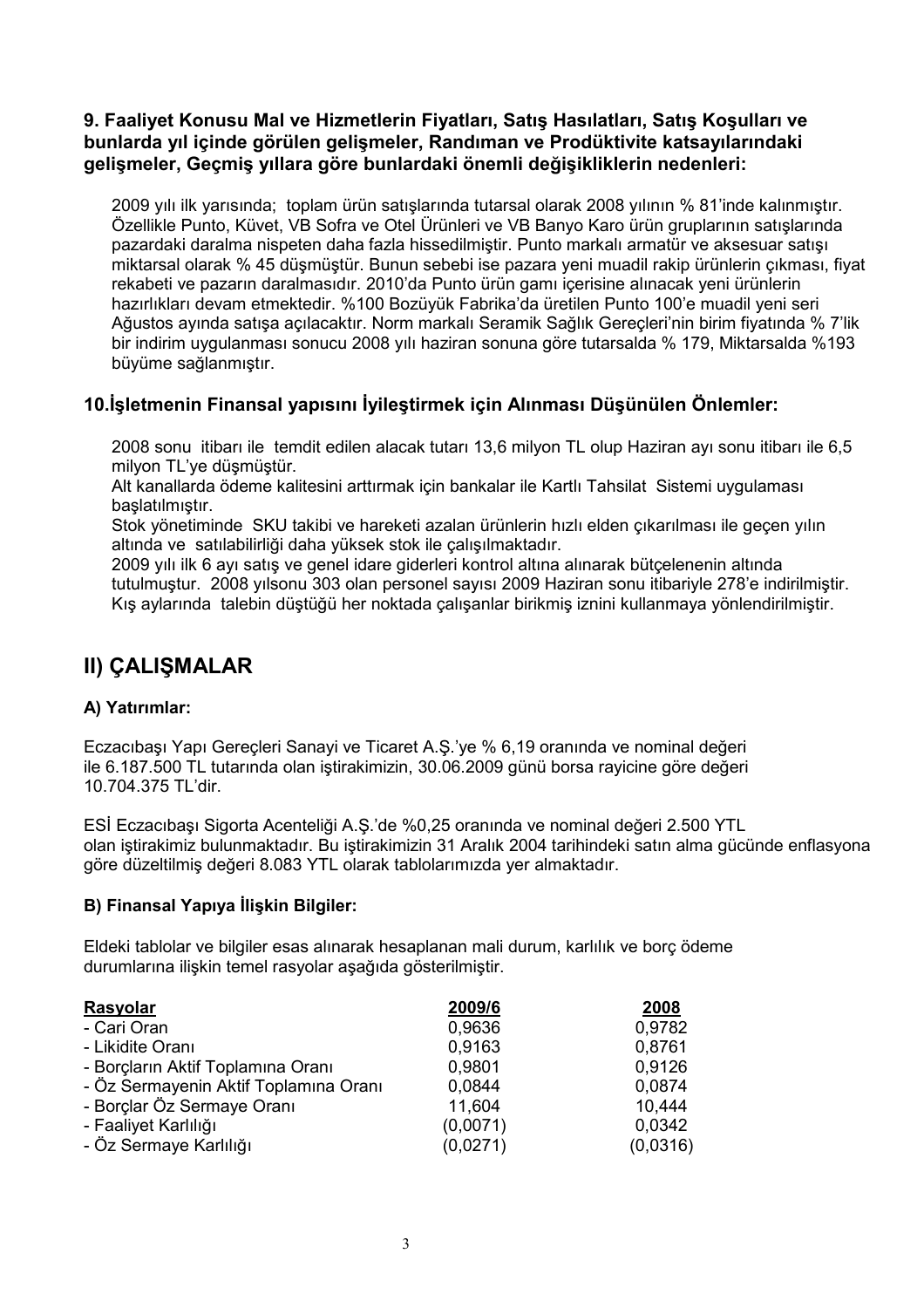#### C) İdari Faaliyetler:

#### 1. Kurulus Yöneticileri ve Görevleri Asağıdaki Gibidir:

| <b>Adı Soyadı</b>             | Görevi                             |
|-------------------------------|------------------------------------|
| <b>Atalay Muharrem Gümrah</b> | Genel Müdür                        |
| <b>Erkan Durusoy</b>          | Mali İşler Müdürü                  |
| <b>Serhat Sabaz</b>           | Toplu İşler Satış Müdürü           |
| Tayfun Gökşen                 | Mutfak Mobilyaları Müdürü          |
| Arzu Uludağ Elazığ            | Müşteri İlişkileri Müdürü          |
| <b>Eser Ersoy</b>             | Yetkili Satıcı Kanalı Satış Müdürü |
| <b>Emir Levent Serim</b>      | Lojistik Müdürü                    |

#### 2. Personel Değişiklikleri:

2009 yılı başında 302 kişi olan toplam personel sayısı, 2009 yılı ilk altı ay içindeki giriş ve çıkış akışıyla birlikte dönem sonunda 278 kişi olmuştur.

#### 3. Toplu Sözlesme Uygulaması:

Sirketin 01.01.2009 tarihinden itibaren gecerli olan toplu is sözlesmesinin bitis süresi 31.12.2010'dur.

#### 4. Kidem Tazminatları:

Calışanların hak kazandıkları kıdem tazminatı tutarları 30.06.200' daki duruma göre 1.123.912 TL olup, 2009 yılı ilk altı ayında ayrılan karşılık bu tutar kadar olmuştur.

#### 5. Personele Sağlanan Yararlar:

Kuruluş çalışanları maaşlı olup, yılda dört maaş ikramiye ve her ay 110 YTL brüt sosyal yardım verilmektedir.

#### 6. Bölge Temsilcilikleri:

Sirketin İstanbul dışında Ankara, İzmir ve Adana'da Satış Mağazası; Adana, Ankara, İzmir, Samsun ve Antalya'da Bölge Temsilcilikleri; Diyarbakır, Bozüyük/Bilecik, Tuzla/İstanbul ve Çeşme/İzmir'de Outlet Satış Mağazaları bulunmaktadır. Bununla birlikte Türkiye'nin 45 linde halen faaliyetde bulunan Yetkili Bayi Satış ağı mevcuttur.

## YÖNFTİM KURULU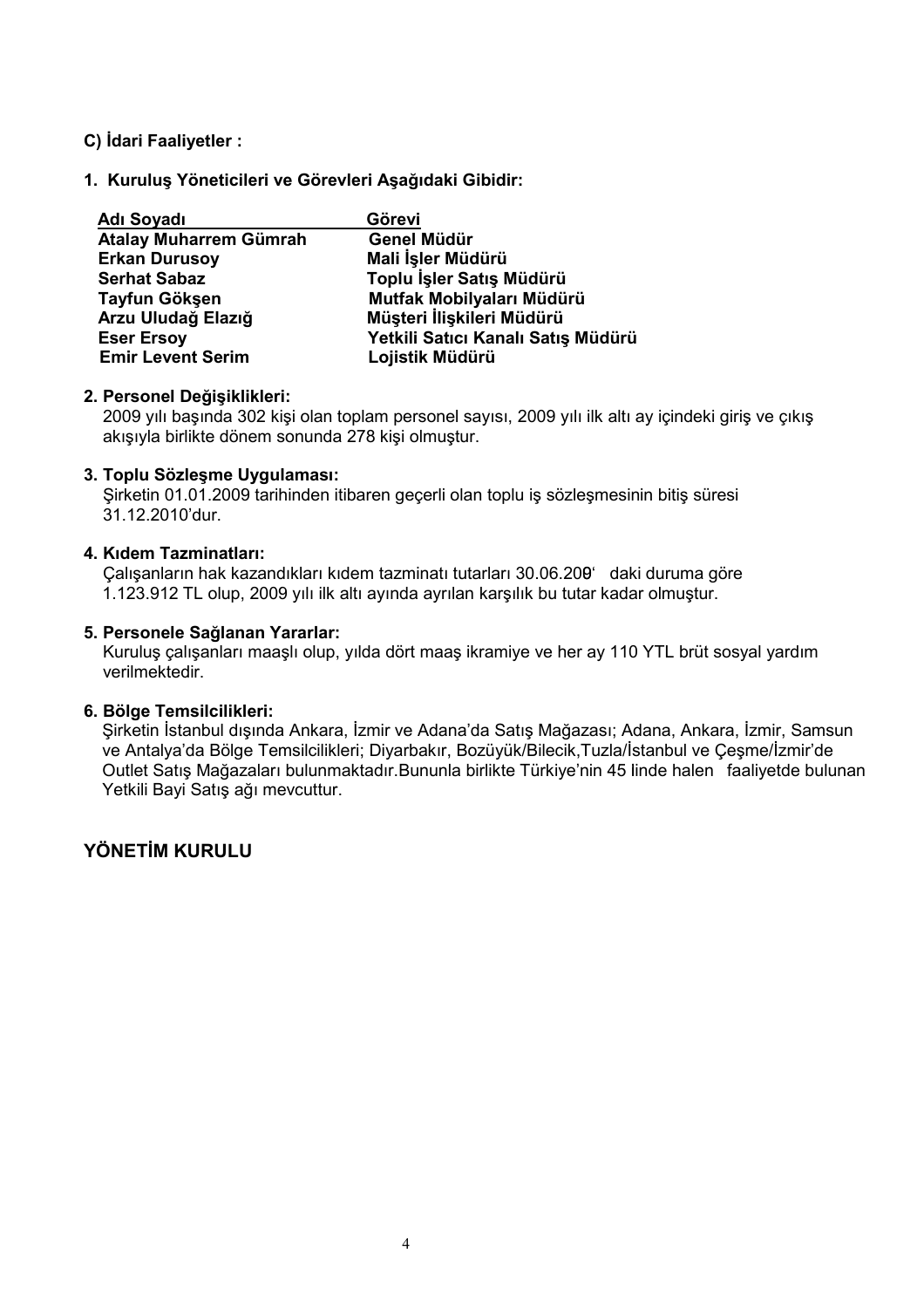## Intema Insaat ve Tesisat Malzemeleri Yatırım ve Pazarlama A.Ş. Kurumsal Yönetim İlkeleri Uyum Raporu

#### 1. Kurumsal Yönetim İlkelerine Uvum Bevanı:

01.01.2009 - 30.06.2009 faalivet dönemi icinde. Sermave Pivasası Kurulu tarafından vayınlanan Kurumsal Yönetim İlkeleri'nde yer alan prensiplerin bazıları uygulanmıs. bazıları uygulanmamış olup detaylı acıklamalarımız ilgili bölümlerde yer almaktadır.

# BÖLÜM I. PAY SAHİPLERİ

#### 2. Pay Sahipleri İle İlişkiler Birimi:

Henüz pay sahipleri ile ilişkiler birimi kurulmamış olmakla beraber, bu ilişkiler Mali İsler Müdürlüğü tarafından yürütülmektedir. Yıl içinde pay sahibi ortaklar. IMKB. SPK MKK ve Takasbank ile olan vazılı ve sözlü iletisimi bu bölüm sağlamaktadır. 2009 yılı ilk altı aylık dönem içinde, 2003 yılında yapılan sermaye artışı dolayısiyle hisse senetlerini teslim almak ve kaydilestirmek amaclı 1 adet basvuru olmuştur. Bu süre zarfında 3 adet 2008 yılı faaliyet raporu isteği karşılanmıştır. Bu birimin henüz kurulmamış olması, kuruluşumuza bu konularda fazla talep olmamasından ve sınırlı faaliyetli bir birimin gereksiz giderlerine katlanmama prensibinden kaynaklanmıştır.

#### 3. Pay Sahiplerinin Bilgi Edinme Haklarının Kullanımı:

Hisse senetlerinin bugünkü durumu hakkında 4 adet telefon görüşmesi ile bilgi isteği olmuş ve pav sahiplerine sözlü olarak açıklayıcı bilgi verilmiştir. Pay sahipliği haklarının kullanımını etkileyecek gelismeler IMKB yolu ile yapılan açıklamalar ile duyurulmaktadır. Ana sözlesmede özel denetci atanması hakkında bir düzenleme yoktur.

#### 4. Genel Kurul Bilgileri:

Dönem icinde olağan genel kurul toplantısı yapılmıştır. Bu toplantı %63.8 nisap ile gerçekleşmiştir. Katılımcılar, 4 hissedarımız dışında kurucu ortak olup, medyadan katılım olmamıştır. Davet İMKB bülteni ve basın yoluyla yapılmıştır.

Genel Kurul öncesi faalivet raporu, mali tablolar ve ana sözlesme. sirket merkezinde incelemeve acık tutulmustur.

Bölünme, önemli miktarda mal varlığı satımı, alımı, kiralanması gibi konularda kararların Genel Kurul tarafından alınması konusunda ana sözleşmede hüküm yoktur.

Genel kurula katılımı kolaylastırmak amacıyla toplantılar sehir merkezinde yapılmakta. Genel kurula cağrı ilanı, pay sahiplerinin yoğun sekilde takip ettiği düşünülen gazetede yayınlanmaktadır. Genel kurul tutanağı İMKB ve SPK'ya gönderilmekte ayrıca şirket merkezinde incelemeve acık tutulmaktadır.

#### 5. Oy Hakları ve Azınlık Hakları:

Oy hakkında imtiyaz yoktur. Karşılıklı iştirak ilişkisi yoktur. Bugüne kadar azınlık payına sahip olduğunu belirten hak sahibi olmamıştır. Birikimli oy kullanma vöntemi uvgulanmamaktadır.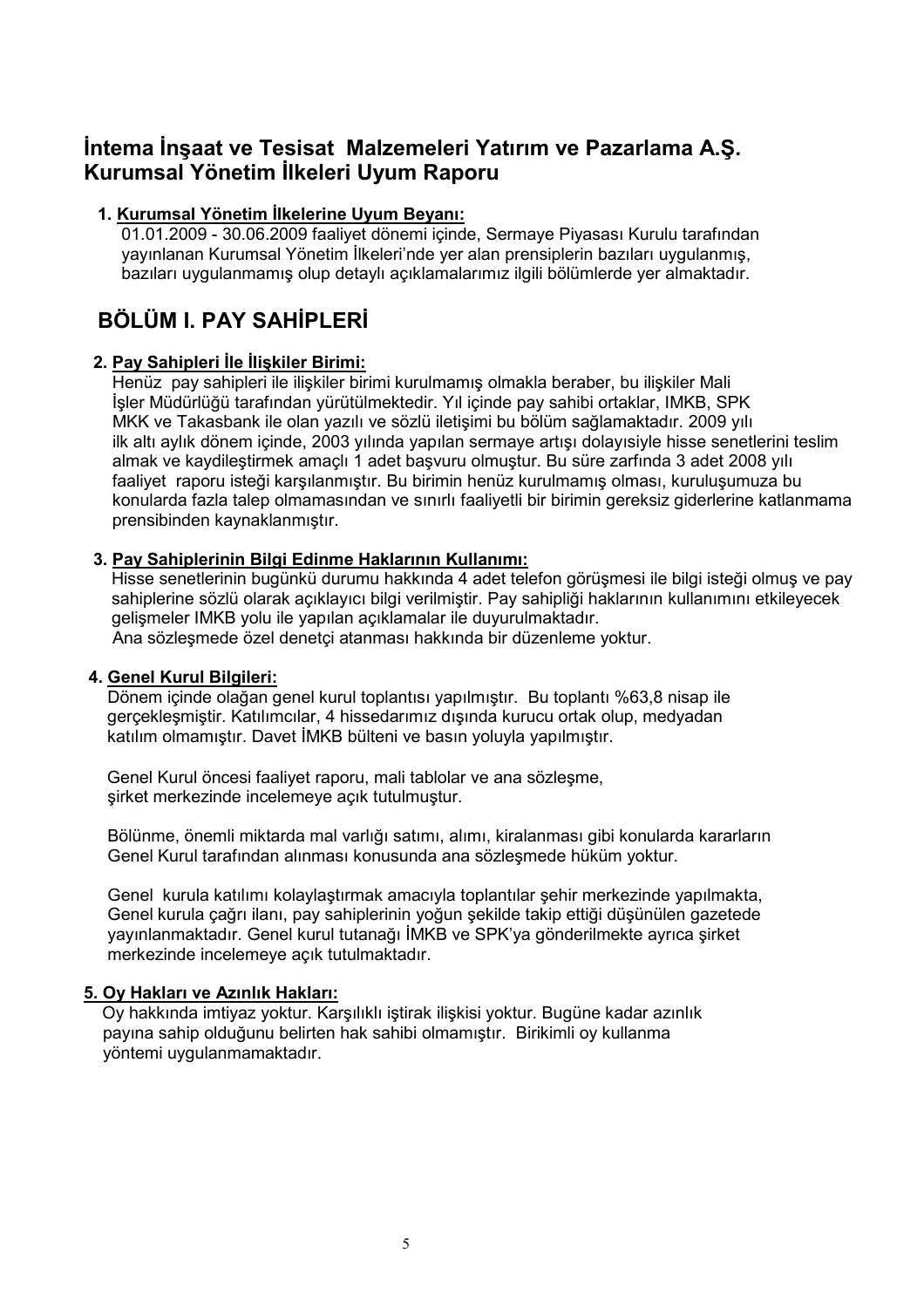#### 6. Kar Dağıtım Politikası ve Kar Dağıtım Zamanı:

Kurulusumuz Yönetim Kurulu, 10 Mart 2006 tarihli toplantısında kurumsal yönetim ilkeleri kapsamında aşağıdaki anlayış çerçevesinde bir kar dağıtım politikası uygulanmasını benimsemistir.

- 1. Ana sözleşmemizde, kardan pay alma konusunda imtiyazlı hisse, kurucu intifa senedi ile yönetim kurulu üyelerimize ve calısanlarımıza kar payı verilmesi uygulaması ile kar payı avansı dağıtılmasını öngören özel bir düzenleme bulunmamaktadır.
- 2. Kurulusumuzun ana sözlesmesinde dağıtılabilir kardan SPK tarafından saptanan oran ve miktarda birinci temettü dağıtılması esası benimsenmiştir.
- 3. Yönetim Kurulumuzun genel kurulumuzun onayına sunduğu kar dağıtım teklifleri, kuruluşumuzun mevcut karlılık durumu, pay sahiplerimizin olası beklentileri ile Kuruluşumuzun öngörülen büyüme stratejileri arasındaki hassas dengeler dikkate alınmak suretiyle hazırlanmaktadır.
- 4. Kar payı ödemelerimiz, (nakit ve/veya bedelsiz pay) yasal süreler içerisinde ve en geç mevzuatta öngörülen sürenin sonuna kadar olmak üzere en kısa sürede yapılmasına özen gösterilmektedir.

#### 7. Payların Devri:

Ana sözleşmede pay devrini kısıtlayan hüküm bulunmamaktadır.

## BÖLÜM II – KAMUYU AYDINLATMA VE ŞEFFAFLIK

#### 8. Şirket Bilgilendirme Politikası:

Kamuva açıklanmış hertürlü bilginin talep olması halinde ilgili kişiye en kısa sürede ulastirilmasi temel prensip olarak benimsenmistir. Bunun disinda: basından, pav sahiplerinden vada potansivel vatırımcılardan bilgi talebi olduğu takdirde de sirket vetkilileri tarafından yazılı yada sözlü bilgilendirme yapılmaktadır.

#### 9. Özel Durum Açıklaması:

2009 yılı ilk altı aylık periyotda SPK ve İMBK'ye 3 adet özel durum açıklaması yapılmıştır. Bu açıklama hakkında İMKB ve SPK tarafından ek açıklama istenmemiştir. Hisse senetlerimiz yurtdışı borsalarda kote değildir.Özel durum açıklamaları zamanında yapıldığı için, SPK'nın bu konuda bir yaptırımı yoktur.

#### 10. Şirket İnternet Sitesi ve İçeriği:

Sirketimizin internet sitesi 2007 yılında kullanıma açılmış olup, yatırımcı ilişkileri bölümünden gerekli bilgilere ulasılabilmektedir.

#### 11. Gerçek Kişi Nihai Hakim Pay Sahibi/Sahiplerinin Açıklanması:

Bilindiği üzere, Kuruluşumuz Eczacıbaşı Topluluğu'na bağlı bir kuruluş olarak faaliyette bulunmakta olup, bu konuda bir calisması bulunmamaktadır.

#### 12. İçeriden Öğrenebilecek Durumda Olan Kişilerin Kamuya Duyurulması:

İçeriden öğrenebilecek durumda olan kişiler Yönetim Kurulu üyeleri ile üst yönetimde görevli kişilerdir. Bu kişilerin adı soyadı ve görevleri faaliyet raporunda açıklanmıştır.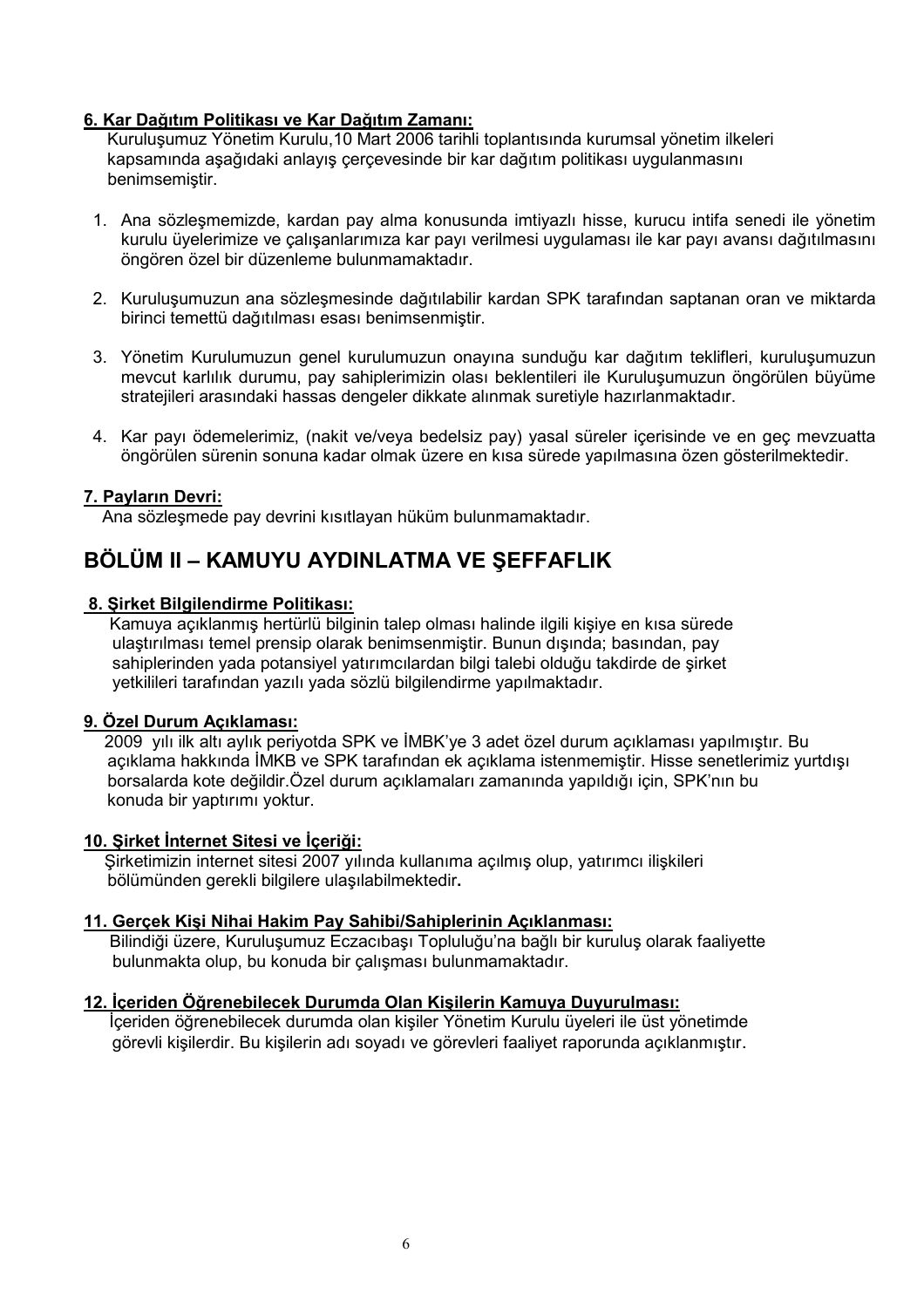# BÖLÜM III – MENFAAT SAHİPLERİ

#### 13. Menfaat Sahiplerinin Bilgilendirilmesi:

Menfaat sahiplerinin bilgilendirilmesi; genel kurul, tedarikci ve müsteri toplantıları ile, çalışanlar ise stratejik planlama, yayılım toplantıları (bu toplantılarda, hedef paylaşımları, ücret, sosyal hak, harcırah, vb. değişiklikler duyurulmakta, memnuniyet anketleri yapılmaktadır.) ile gerçekleşmektedir.

#### 14. Menfaat Sahiplerinin Yönetime Katılımı:

Menfaat sahiplerinden pay sahipleri ile genel kurulda, calısanlar ile stratejik planlama toplantılarında tedarikçiler ile tedarikçi toplantılarında, müşteriler ile de müşteri ziyaretlerinde ve toplantılarında yönetim konusunda katılımcılıkları sağlanmaktadır.

#### 15. İnsan Kaynakları Politikası:

Eczacıbası Topluluğu olarak insan kaynakları politikamız; Topluluğa bağlı kuruluşların stratejik plan ve hedefleri doğrultusunda organizasyon yapılarını dinamik tutmalarını ve değişimlere hazır olmalarını sağlamak,

İnsan kaynaklarının en etkin ve verimli sekilde kullanılması ve gücünün topluluk hedefleri doğrultusunda yönlendirilmesi için sürekli kaliteyi iyileştirici sürec ve sistemlerle bireysel ve takım performansını gelistirmek; calısanlarımıza profesyonel bir is ortamı ve kariyer geliştirme fırsatları yaratmak,

Topluluğa, eğitim düzeyi yüksek, iyi yetişmiş, yeniliklere ve değişimlere açık, girişimcilik yeteneğine sahip enerjik, kendini ve işini geliştirmeyi hedefleyen, eleman yetiştiren, Topluluk değerlerini benimseyip, yaşatacak kişileri kazandırmaktır.

#### 16. Müşteri ve Tedarikçilerle İlişkiler Hakkında Bilgiler:

Altışar aylık devreler halinde hem perakende hemde toptan kanalda yapılan müşteri memnuniyeti anketleri değerlendirilmektedir.

#### 17. Sosyal Sorumluluk:

Sirketimizce. Eczacıbası Topluluğu'nun prensipleri kapsamında sosyal, kültürel ve bazı sportif faaliyetler desteklenmektedir. Cevreye verilen zararlardan dolayı şirketimiz alevhine acılan herhangi bir dava voktur.

# BÖLÜM IV - YÖNETİM KURULU

#### 18. Yönetim Kurulunun Yapısı, Oluşumu ve Bağımsız Üyeler:

Yönetim Kurulu Üyeleri'nin ad. soyad ve görev dağılımı, faaliyet raporunda acıklanmıştır.

Yönetim Kurulumuzda bağımsız üye bulunmamaktadır. Cünkü bu konuda bir talep ve/veya gerek görülmediği gibi halk ortakların görüşleri yakından takip edilmekte ve bir dışsal bakış açısına ihtiyaç olduğu durumlarda da dışarıdan danışmanlık hizmeti alınmaktadır.

Yönetim kurulu üyeleri Eczacıbaşı Topluluğu'na bağlı şirketlerde görev alabilirler, prensip olarak Topluluk disinda görev alamazlar.

#### 19. Yönetim Kurulu Üyelerinin Nitelikleri:

Yönetim kurulu üye seçiminde aranan asgari nitelikler SPK Kurumsal Yönetim İlkeleri IV. Bölümünün 3.1.1, 3.1.2. ve 3.1.5. maddelerinde ver alan niteliklerle örtüsmektedir. Buna iliskin esaslar ana sözlesmede ver almamaktadır.